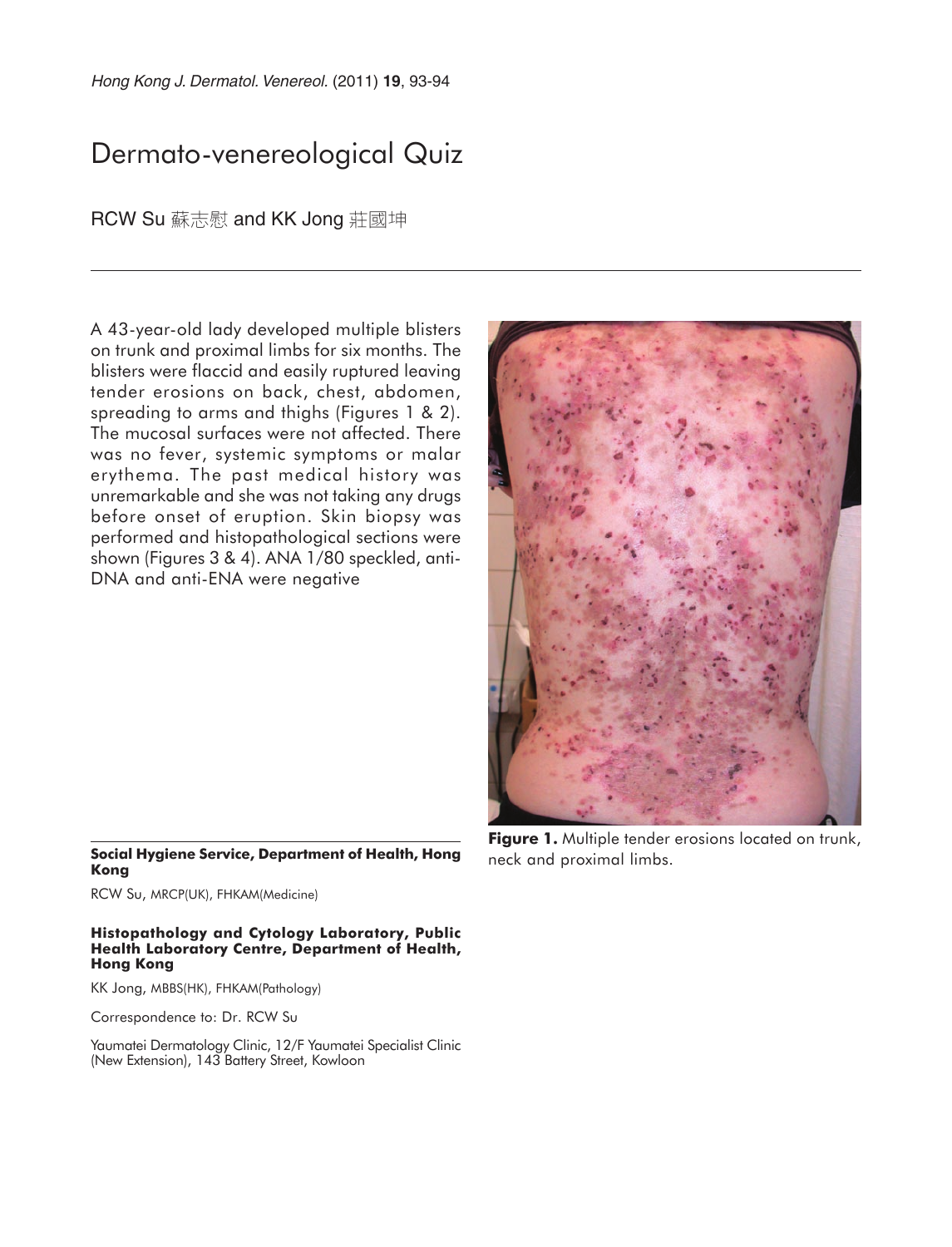

Figure 2. Flaccid blisters that readily ruptured leaving crusted tender erosions.



**Figure 4.** Acantholysis at the base of the bulla. (H&E stain, Original magnification x 40)



**Figure 3.** Superficial intra-epidermal bulla. (H&E stain, Original magnification x 4)

## **Questions**

- 1) What are the differential diagnosis?
- 2) What are the histopathological features?
- 3) What is the most likely diagnosis and what investigations would help to confirm it?
- 4) Is oral mucosal involvement unusual and why?
- 5) What are the treatment options?

(Answers on page 103)